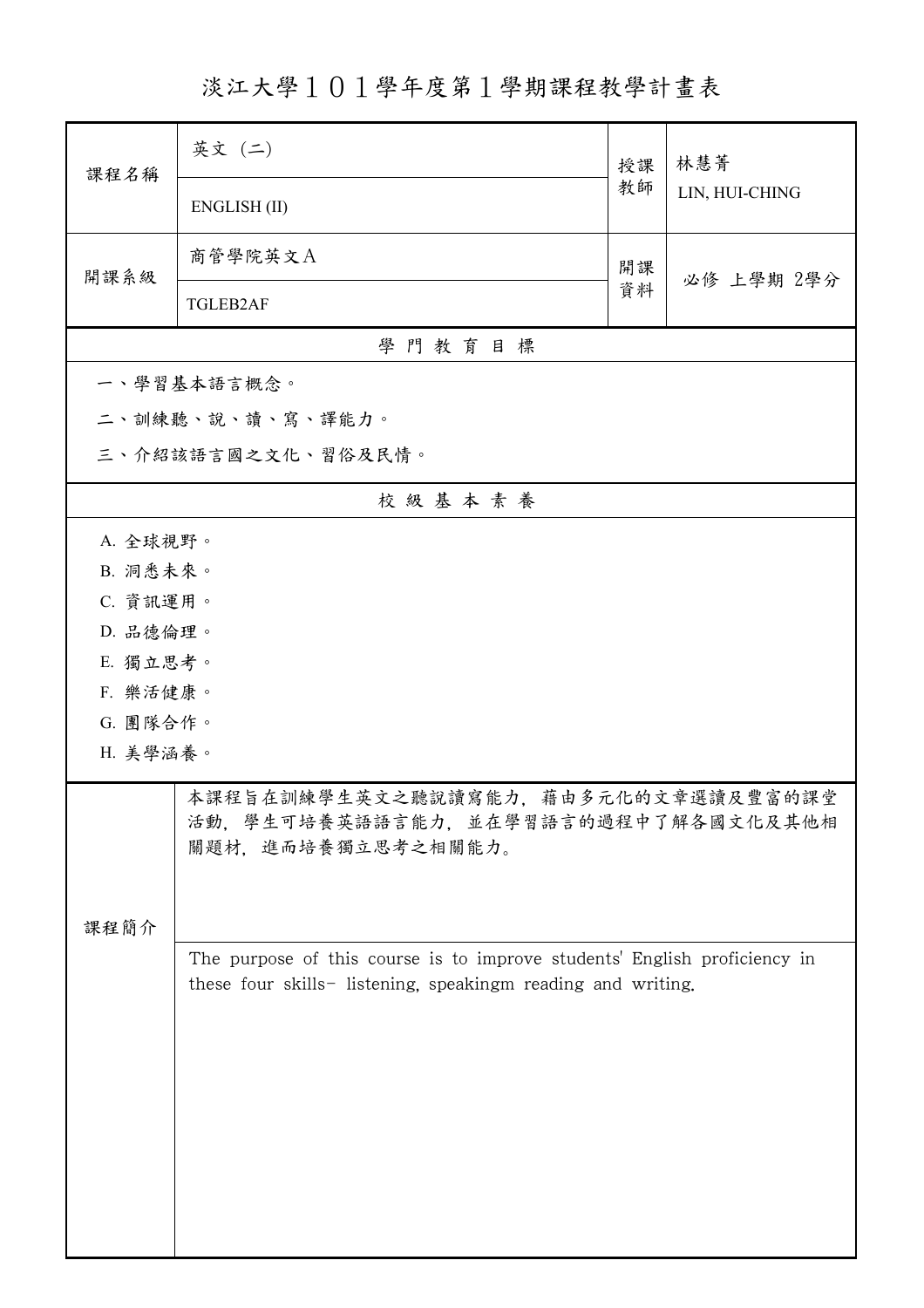本課程教學目標與目標層級、校級基本素養相關性

一、目標層級(選填): (一)「認知」(Cognitive 簡稱C)領域:C1 記憶、C2 瞭解、C3 應用、C4 分析、 C5 評鑑、C6 創造 (二)「技能」(Psychomotor 簡稱P)領域:P1 模仿、P2 機械反應、P3 獨立操作、 P4 聯結操作、P5 自動化、P6 創作 (三)「情意」(Affective 簡稱A)領域:A1 接受、A2 反應、A3 重視、A4 組織、 A5 內化、A6 實踐

二、教學目標與「目標層級」、「校級基本素養」之相關性:

 (一)請先將課程教學目標分別對應前述之「認知」、「技能」與「情意」的各目標層級, 惟單項教學目標僅能對應C、P、A其中一項。

 (二)若對應「目標層級」有1~6之多項時,僅填列最高層級即可(例如:認知「目標層級」 對應為C3、C5、C6項時,只需填列C6即可,技能與情意目標層級亦同)。

 (三)再依據所訂各項教學目標分別對應其「校級基本素養」。單項教學目標若對應 「校級基本素養」有多項時,則可填列多項「校級基本素養」。 (例如:「校級基本素養」可對應A、AD、BEF時,則均填列。)

| 序              | 教學目標(中文)                                 |                                                                 | 相關性            |             |  |
|----------------|------------------------------------------|-----------------------------------------------------------------|----------------|-------------|--|
| 號              |                                          | 教學目標(英文)                                                        | 目標層級           | 校級基本素養      |  |
| $\mathbf{1}$   | 培養基礎語言能力                                 | Student will develop overall<br>language skills                 | C <sub>2</sub> | <b>ABDE</b> |  |
| $\overline{2}$ | 學習閱讀技巧                                   | Student will learn reading<br>skills                            | C <sub>4</sub> | E           |  |
| $\overline{3}$ | 增字彙加強文法                                  | Student will improve<br>grammar and increase<br>vocabulary      | C <sub>1</sub> | E           |  |
|                | 4 練習英文聽說                                 | Student will develop practical<br>speaking and listening skills | C <sub>3</sub> | E           |  |
| 5 <sup>1</sup> | 分析文章結構                                   | Student can analyze the<br>structure of an article              | C <sub>4</sub> | E           |  |
|                | 6 培養文章鑑賞能力                               | Student will grow the<br>appreciation of written texts          | A <sub>3</sub> | E           |  |
|                | 7 學習各國文化                                 | Student willlearn different<br>cultural themes                  | A <sub>3</sub> | E           |  |
|                | 8 培養獨立思考能力                               | Student will develop critical<br>thinking ability               | C <sub>5</sub> | E           |  |
| 教學目標之教學方法與評量方法 |                                          |                                                                 |                |             |  |
| 序<br>號         | 教學目標                                     | 教學方法                                                            | 評量方法           |             |  |
| $\mathbf{1}$   | 講述、討論、賞析<br>紙筆測驗、報告、上課<br>培養基礎語言能力<br>表現 |                                                                 |                |             |  |
| $\overline{2}$ | 學習閱讀技巧                                   | 講述、討論、賞析、實作、問<br>題解決                                            | 報告、上課表現        |             |  |
|                | 3 增字彙加強文法                                | 講述、賞析、實作                                                        | 紙筆測驗、實作、報告     |             |  |
|                | 4 練習英文聽說                                 | 講述                                                              | 實作、報告、上課表現     |             |  |
|                | 5 分析文章結構                                 | 講述、實作                                                           | 實作、報告、上課表現     |             |  |
|                |                                          |                                                                 |                |             |  |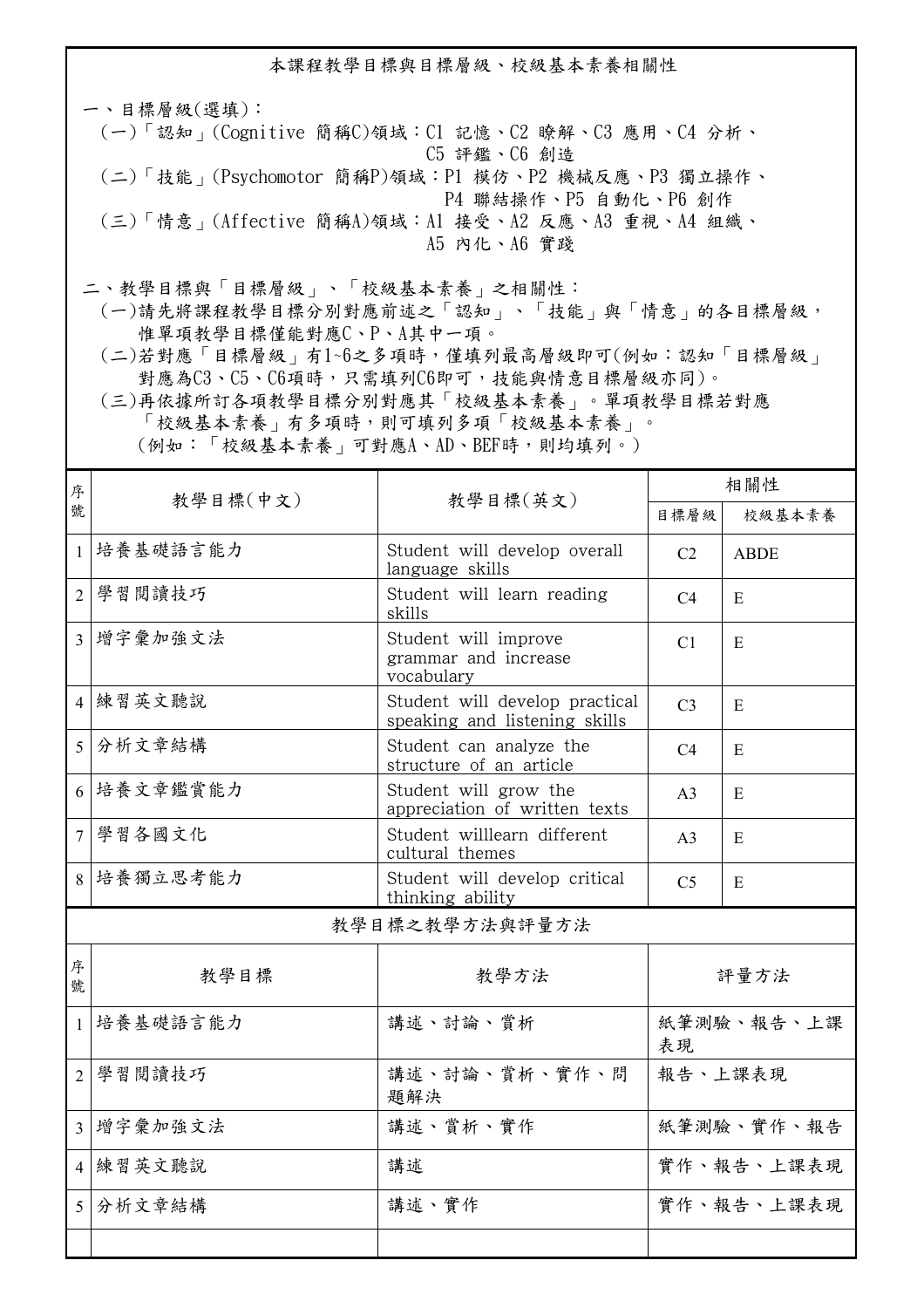|                 | 6 培養文章鑑賞能力                          |                                | 講述、賞析、實作、問題解決 | 實作、報告、上課表現 |  |  |  |  |
|-----------------|-------------------------------------|--------------------------------|---------------|------------|--|--|--|--|
| $7\overline{ }$ | 學習各國文化                              |                                | 講述、參訪         | 實作、報告      |  |  |  |  |
|                 | 8 培養獨立思考能力                          |                                | 講述、討論、賞析、問題解決 | 實作、報告、上課表現 |  |  |  |  |
|                 | 授課進度表                               |                                |               |            |  |  |  |  |
| 週次              | 日期起訖                                | 内 容 (Subject/Topics)           |               | 備註         |  |  |  |  |
| 1               | $101/09/10$ ~<br>101/09/16          | Orientation & Unit 1 Explorers |               |            |  |  |  |  |
| $\overline{2}$  | $101/09/17$ ~<br>101/09/23          | Unit 1                         |               |            |  |  |  |  |
| 3               | $101/09/24$ ~<br>101/09/30          | Unit 1                         |               |            |  |  |  |  |
| 4               | $101/10/01$ ~<br>101/10/07          | Unit 1                         |               |            |  |  |  |  |
| 5               | $101/10/08$ ~<br>101/10/14          | Unit 2 Business and Finance    |               |            |  |  |  |  |
| 6               | $101/10/15$ ~<br>101/10/21          | Unit 2                         |               |            |  |  |  |  |
| 7               | $101/10/22$ ~<br>101/10/28          | Unit 2                         |               |            |  |  |  |  |
| 8               | $101/10/29$ ~<br>101/11/04          | Unit 2                         |               |            |  |  |  |  |
| 9               | $101/11/05$ ~<br>101/11/11          | Review                         |               |            |  |  |  |  |
| 10              | $101/11/12$ ~<br>101/11/18          | 期中考試週                          |               |            |  |  |  |  |
| $11\,$          | $101/11/19$ ~<br>101/11/25          | Unit 3 Society                 |               |            |  |  |  |  |
| 12              | $101/11/26$ ~<br>101/12/02          | Unit 3                         |               |            |  |  |  |  |
| 13              | $101/12/03$ ~<br>101/12/09          | Unit 3                         |               |            |  |  |  |  |
| 14              | $101/12/10$ ~<br>101/12/16          | Unit 4 The Environment         |               |            |  |  |  |  |
| 15              | $101/12/17$ ~<br>101/12/23          | Unit 4                         |               |            |  |  |  |  |
| 16              | $101/12/24$ ~<br>101/12/30          | Unit 4                         |               |            |  |  |  |  |
| 17              | $101/12/31$ ~<br>102/01/06          | Review                         |               |            |  |  |  |  |
| 18              | $102/01/07$ ~<br>期末考試週<br>102/01/13 |                                |               |            |  |  |  |  |
|                 |                                     |                                |               |            |  |  |  |  |
|                 |                                     |                                |               |            |  |  |  |  |
|                 |                                     |                                |               |            |  |  |  |  |
|                 |                                     |                                |               |            |  |  |  |  |